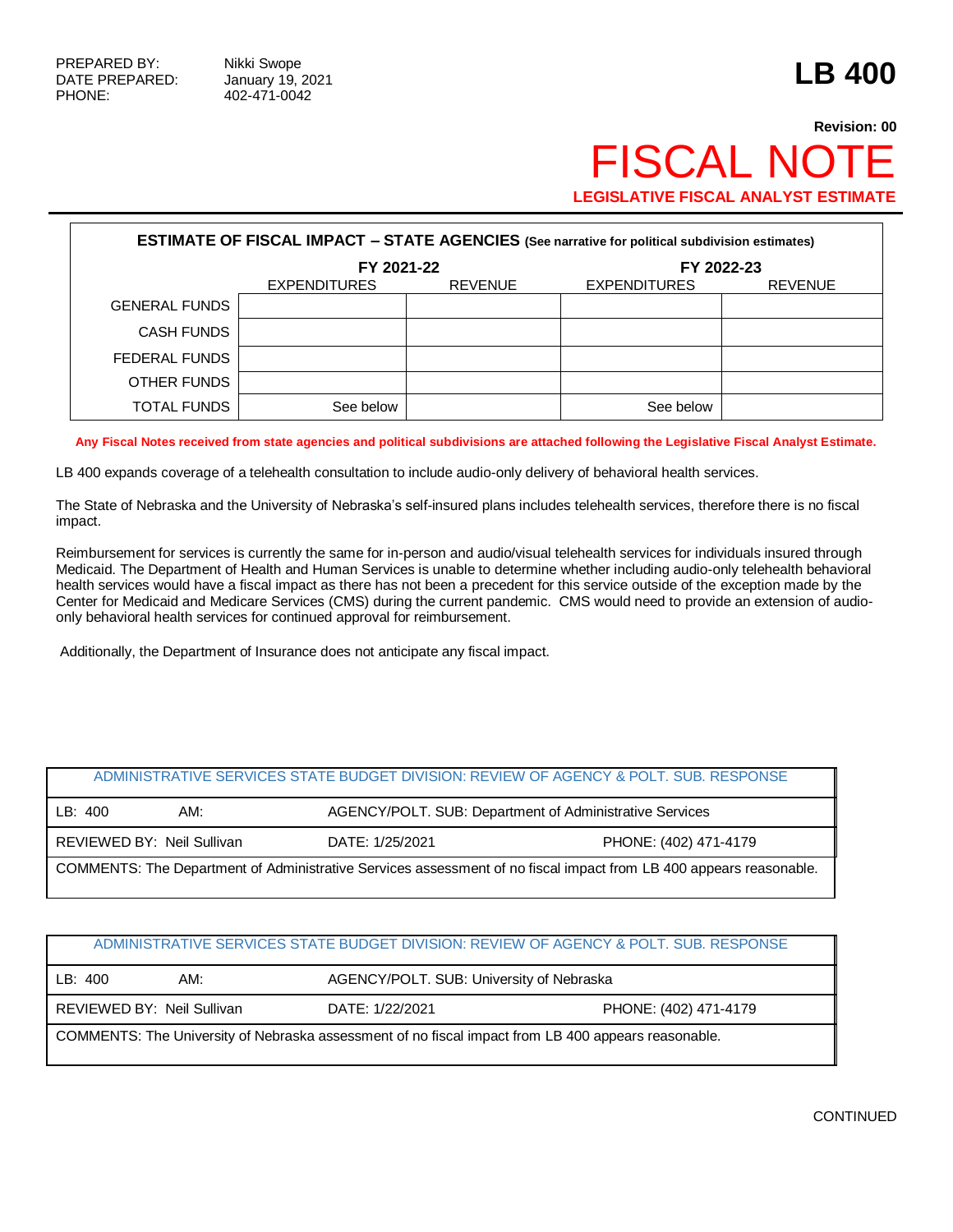|                                                                                                                                         |     |                | ADMINISTRATIVE SERVICES STATE BUDGET DIVISION: REVIEW OF AGENCY & POLT, SUB, RESPONSE |  |  |
|-----------------------------------------------------------------------------------------------------------------------------------------|-----|----------------|---------------------------------------------------------------------------------------|--|--|
| LB: 400                                                                                                                                 | AM: |                | AGENCY/POLT. SUB: Department of Health & Human Services                               |  |  |
| REVIEWED BY: Neil Sullivan                                                                                                              |     | DATE: 2/3/2021 | PHONE: (402) 471-4179                                                                 |  |  |
| COMMENTS: No basis to disagree with the Department of Health & Human Services assessment of indeterminate fiscal<br>impact from LB 400. |     |                |                                                                                       |  |  |

|                                                                                                      |                            |                                           | ADMINISTRATIVE SERVICES STATE BUDGET DIVISION: REVIEW OF AGENCY & POLT. SUB. RESPONSE |  |  |
|------------------------------------------------------------------------------------------------------|----------------------------|-------------------------------------------|---------------------------------------------------------------------------------------|--|--|
| LB: 400                                                                                              | AM:                        | AGENCY/POLT. SUB: Department of Insurance |                                                                                       |  |  |
|                                                                                                      | REVIEWED BY: Neil Sullivan | DATE: 2/1/2021                            | PHONE: (402) 471-4179                                                                 |  |  |
| COMMENTS: The Department of Insurance assessment of no fiscal impact from LB 400 appears reasonable. |                            |                                           |                                                                                       |  |  |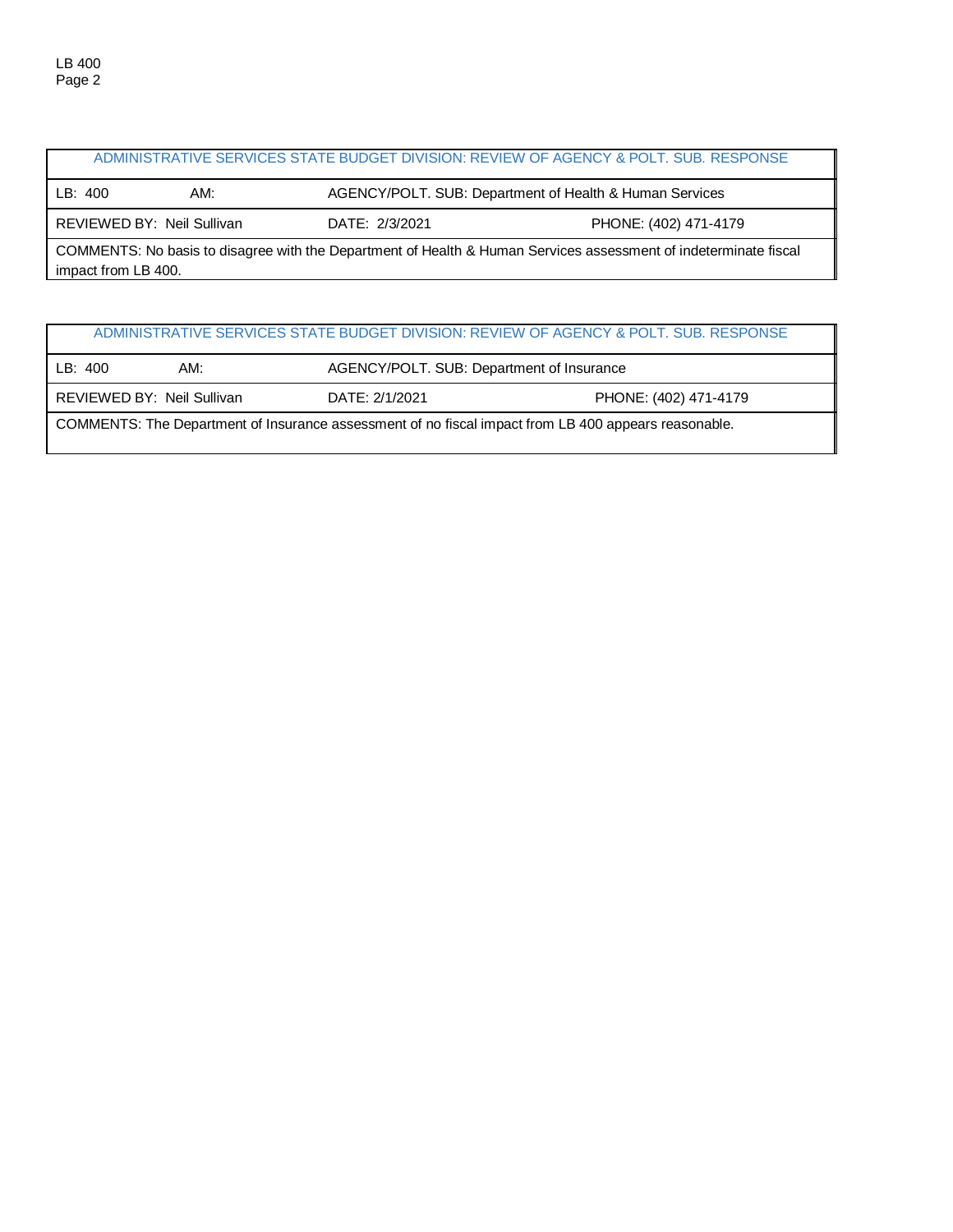**Please complete ALL (5) blanks in the first three lines. 2021**

| LB(1)<br>400                                             |                                                 |                                                                               |                                                                   | <b>FISCAL NOTE</b>        |
|----------------------------------------------------------|-------------------------------------------------|-------------------------------------------------------------------------------|-------------------------------------------------------------------|---------------------------|
|                                                          | State Agency OR Political Subdivision Name: (2) | Department of Administrative Services (DAS)<br>- Employee Wellness & Benefits |                                                                   |                           |
| Prepared by: (3)                                         | Jennifer Norris                                 | Date Prepared: (4) 1/19/2021                                                  |                                                                   | Phone: $(5)$ 402/471-4443 |
|                                                          |                                                 |                                                                               | <b>ESTIMATE PROVIDED BY STATE AGENCY OR POLITICAL SUBDIVISION</b> |                           |
|                                                          | <b>EXPENDITURES</b>                             | FY 2021-22<br><b>REVENUE</b>                                                  | FY 2022-23<br><b>EXPENDITURES</b>                                 | <b>REVENUE</b>            |
| <b>GENERAL FUNDS</b>                                     |                                                 |                                                                               |                                                                   |                           |
| <b>CASH FUNDS</b>                                        |                                                 |                                                                               |                                                                   |                           |
| <b>FEDERAL FUNDS</b><br><b>REVOLVING</b><br><b>FUNDS</b> |                                                 |                                                                               |                                                                   |                           |
| <b>TOTAL FUNDS</b>                                       |                                                 | 0                                                                             |                                                                   |                           |

**Explanation of Estimate:**

LB 400 expands the coverage of a telehealth consultation to include audio-only services for behavioral health services.

As telehealth is a service allowed by the State of Nebraska health plans, the extension of audio-only for behavioral health services does not increase the costs to the plans.

\_\_\_\_\_\_\_\_\_\_\_\_\_\_\_\_\_\_\_\_\_\_\_\_\_\_\_\_\_\_\_\_\_\_\_\_\_\_\_\_\_\_\_\_\_\_\_\_\_\_\_\_\_\_\_\_\_\_\_\_\_\_\_\_\_\_\_\_\_\_\_\_\_\_\_\_\_\_\_\_\_\_\_\_\_\_\_\_\_\_\_\_\_\_\_\_\_\_\_\_\_ \_

LB 400 has no fiscal impact for the State of Nebraska health plans.

|                           |                            |           | <b>BREAKDOWN BY MAJOR OBJECTS OF EXPENDITURE</b> |                     |
|---------------------------|----------------------------|-----------|--------------------------------------------------|---------------------|
| <b>Personal Services:</b> |                            |           |                                                  |                     |
|                           | <b>NUMBER OF POSITIONS</b> |           | 2021-22                                          | 2022-23             |
| POSITION TITLE            | $21 - 22$                  | $21 - 23$ | <b>EXPENDITURES</b>                              | <b>EXPENDITURES</b> |
|                           |                            |           |                                                  |                     |
|                           |                            |           |                                                  |                     |
|                           |                            |           |                                                  |                     |
|                           |                            |           |                                                  |                     |
|                           |                            |           |                                                  |                     |
|                           |                            |           |                                                  |                     |
|                           |                            |           |                                                  |                     |
|                           |                            |           |                                                  |                     |
|                           |                            |           |                                                  |                     |
|                           |                            |           |                                                  |                     |
|                           |                            |           |                                                  |                     |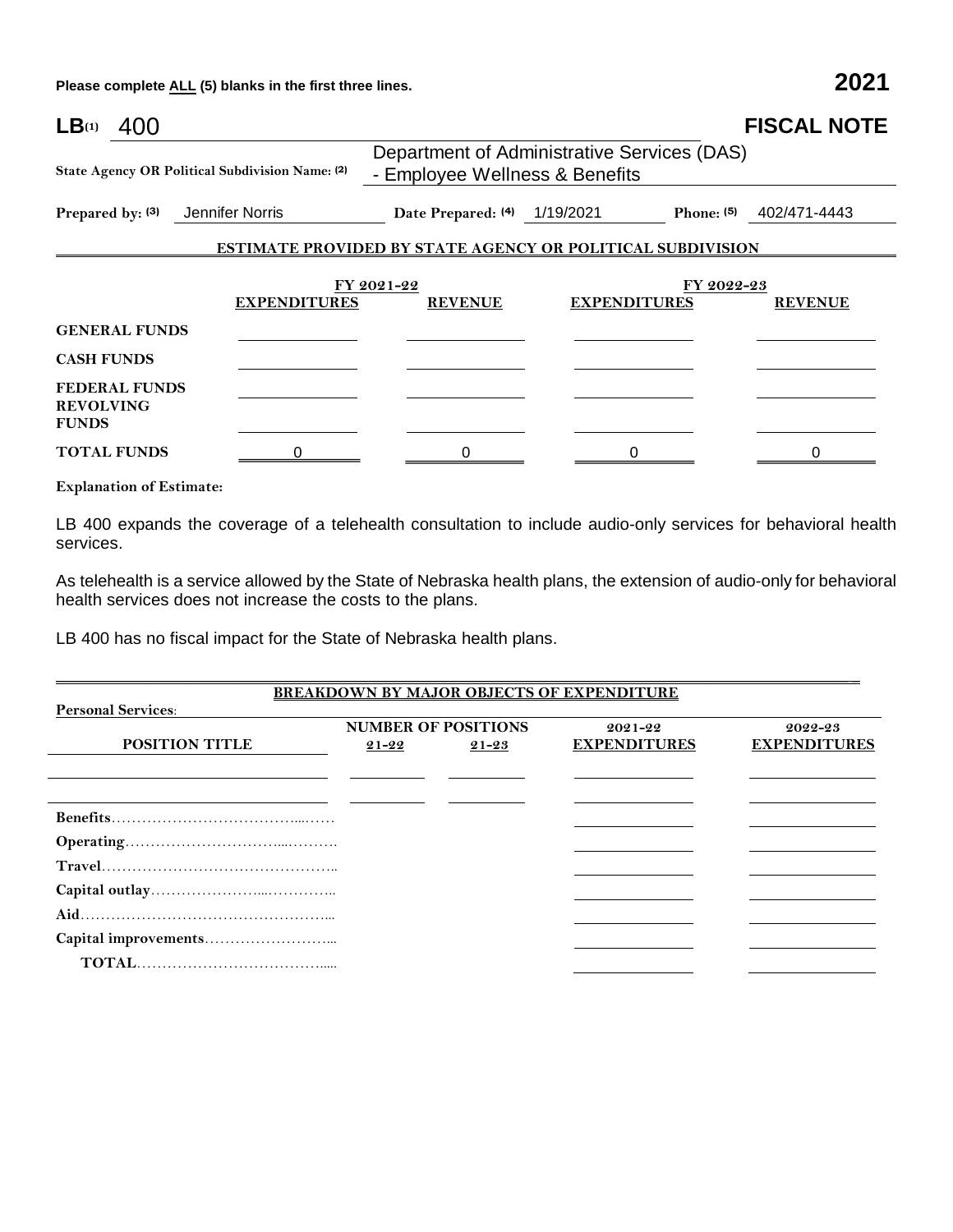**Please complete ALL (5) blanks in the first three lines. 2021**

| LB(1)<br>400                                    |                     |                                                                   |                                                             |            | <b>FISCAL NOTE</b> |
|-------------------------------------------------|---------------------|-------------------------------------------------------------------|-------------------------------------------------------------|------------|--------------------|
| State Agency OR Political Subdivision Name: (2) |                     | University of Nebraska                                            |                                                             |            |                    |
| Prepared by: (3) Michael Justus                 |                     |                                                                   | Date Prepared: (4) January 21, 2021 Phone: (5) 402-472-7109 |            |                    |
|                                                 |                     | <b>ESTIMATE PROVIDED BY STATE AGENCY OR POLITICAL SUBDIVISION</b> |                                                             |            |                    |
|                                                 |                     | FY 2021-22                                                        |                                                             | FY 2022-23 |                    |
|                                                 | <b>EXPENDITURES</b> | <b>REVENUE</b>                                                    | <b>EXPENDITURES</b>                                         |            | <b>REVENUE</b>     |
| <b>GENERAL FUNDS</b>                            |                     |                                                                   |                                                             |            |                    |
| <b>CASH FUNDS</b>                               |                     |                                                                   |                                                             |            |                    |
| <b>FEDERAL FUNDS</b>                            |                     |                                                                   |                                                             |            |                    |
| <b>OTHER FUNDS</b>                              |                     |                                                                   |                                                             |            |                    |
| <b>TOTAL FUNDS</b>                              |                     |                                                                   |                                                             |            |                    |
| <b>Explanation of Estimate:</b>                 |                     |                                                                   |                                                             |            |                    |

The bill addresses and expands Telehealth. We do not believe there is a fiscal impact to the University.

|                           |                            |       | <b>BREAKDOWN BY MAJOR OBJECTS OF EXPENDITURE</b> |                     |
|---------------------------|----------------------------|-------|--------------------------------------------------|---------------------|
| <b>Personal Services:</b> |                            |       |                                                  |                     |
|                           | <b>NUMBER OF POSITIONS</b> |       | 2021-22                                          | 2022-23             |
| <b>POSITION TITLE</b>     | $21 - 22$                  | 22-23 | <b>EXPENDITURES</b>                              | <b>EXPENDITURES</b> |
|                           |                            |       |                                                  |                     |
|                           |                            |       |                                                  |                     |
|                           |                            |       |                                                  |                     |
|                           |                            |       |                                                  |                     |
|                           |                            |       |                                                  |                     |
|                           |                            |       |                                                  |                     |
|                           |                            |       |                                                  |                     |
|                           |                            |       |                                                  |                     |
|                           |                            |       |                                                  |                     |
|                           |                            |       |                                                  |                     |
|                           |                            |       |                                                  |                     |

\_\_\_\_\_\_\_\_\_\_\_\_\_\_\_\_\_\_\_\_\_\_\_\_\_\_\_\_\_\_\_\_\_\_\_\_\_\_\_\_\_\_\_\_\_\_\_\_\_\_\_\_\_\_\_\_\_\_\_\_\_\_\_\_\_\_\_\_\_\_\_\_\_\_\_\_\_\_\_\_\_\_\_\_\_\_\_\_\_\_\_\_\_\_\_\_\_\_\_\_\_ \_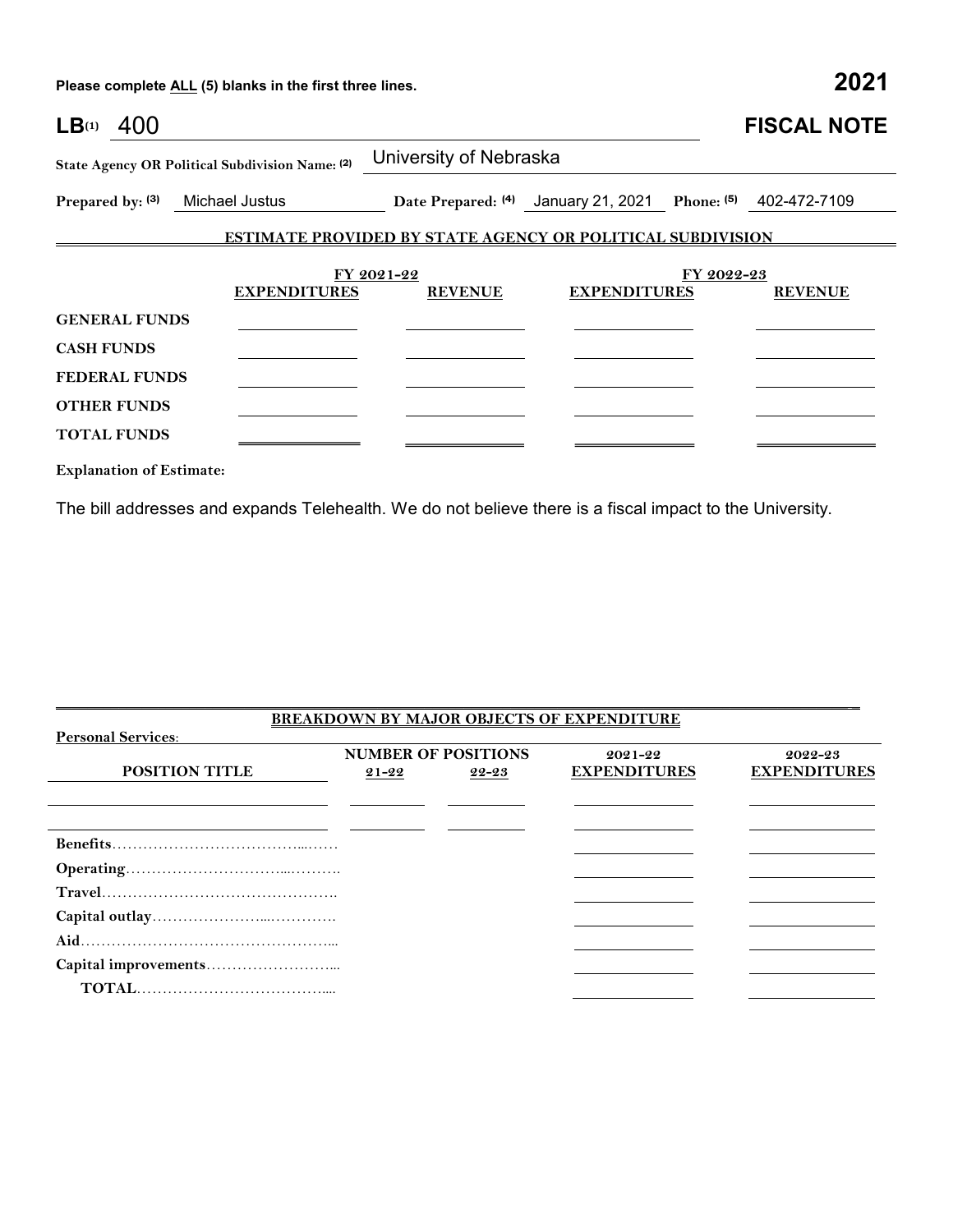**LB**(1) **400 FISCAL NOTE 2021**

### **ESTIMATE PROVIDED BY STATE AGENCY OR POLITICAL SUBDIVISION** State Agency or Political Subdivision Name:(2) Department of Health and Human Services Prepared by: (3) Mike Michalski Date Prepared 2-1-2021 Phone: (5) 471-6719 **FY 2021-2022 FY 2022-2023** EXPENDITURES REVENUE EXPENDITURES REVENUE **GENERAL FUNDS CASH FUNDS FEDERAL FUNDS OTHER FUNDS TOTAL FUNDS** See Below See Below See Below

Return by date specified or 72 hours prior to public hearing, whichever is earlier.

Explanation of Estimate:

There is an indeterminable fiscal impact to the Department of Health and Human Services as the bill has the potential to lead to an increase in behavioral health services in certain circumstances, such as allowing for telehealth visits with unestablished patients. Reimbursement for services is currently the same for in-person and telehealth services. There is no way to estimate or state a definite fiscal impact for adding audio-only behavioral health services to the definition of telehealth, as there is no known precedence outside of the current pandemic, which cannot be reasonably used to predict future utilization.

|                    | <b>MAJOR OBJECTS OF EXPENDITURE</b>           |                                  |                                  |
|--------------------|-----------------------------------------------|----------------------------------|----------------------------------|
| PERSONAL SERVICES: |                                               |                                  |                                  |
| POSITION TITLE     | NUMBER OF POSITIONS<br>$21 - 22$<br>$22 - 23$ | 2021-2022<br><b>EXPENDITURES</b> | 2022-2023<br><b>EXPENDITURES</b> |
|                    |                                               |                                  |                                  |
|                    |                                               |                                  |                                  |
|                    |                                               |                                  |                                  |
|                    |                                               |                                  |                                  |
|                    |                                               |                                  |                                  |
|                    |                                               |                                  |                                  |
|                    |                                               |                                  |                                  |
|                    |                                               |                                  |                                  |
|                    |                                               |                                  |                                  |
| Aid.               |                                               |                                  |                                  |
|                    |                                               |                                  |                                  |
|                    |                                               |                                  |                                  |